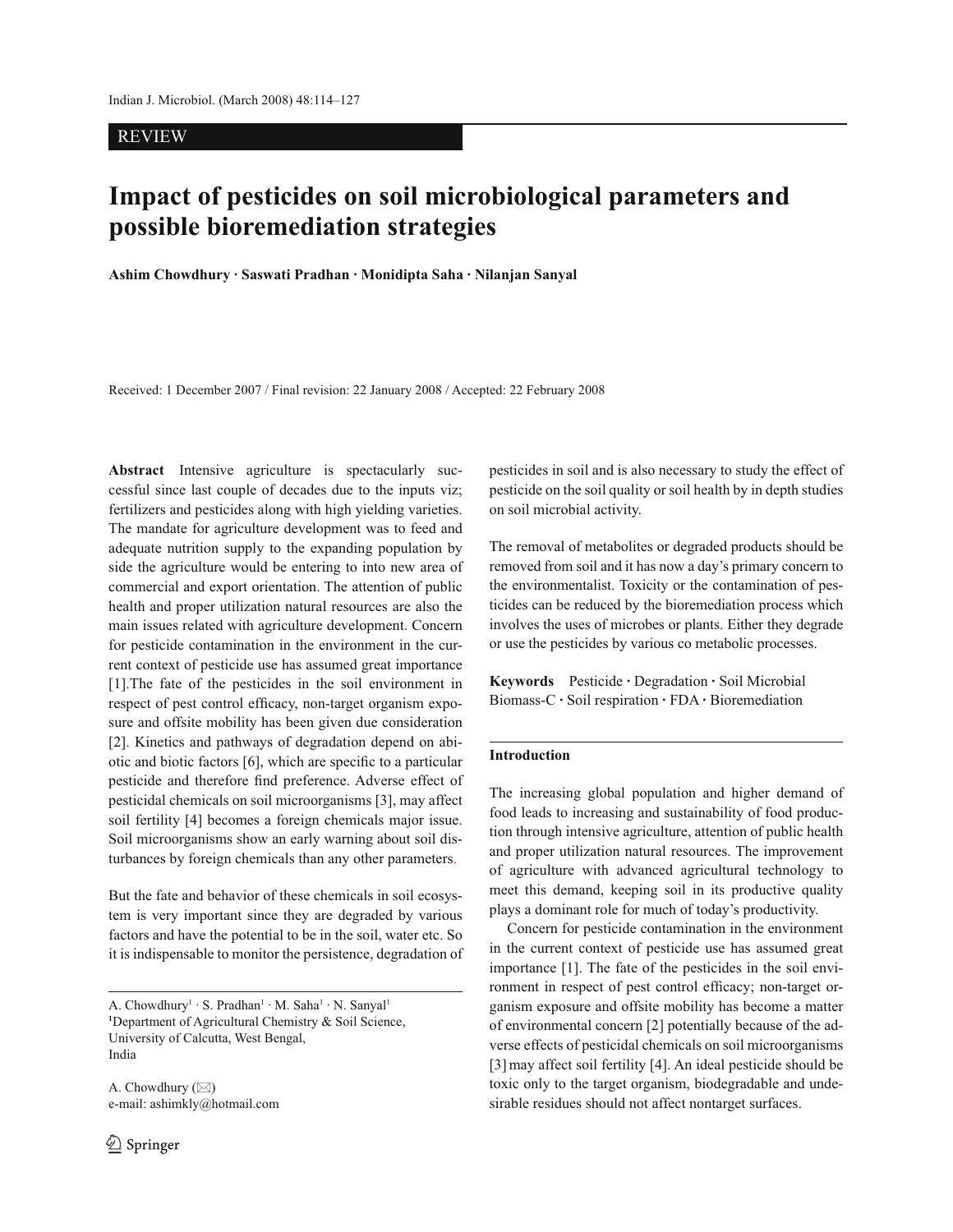Due to continuous use of pesticides, appreciable quantities of pesticides and their degraded products may accumulate in the soil ecosystem. Microbes and plants are among the most important biological agents that remove and degrade waste materials to enable their recycling in the environment. Soil microflora, mainly bacteria, fungi, algae and protozoa makes a valuable contribution in making the soil fertile through their primary catabolic role in the degradation of plants and animal residues in the cycling of the organic, inorganic nutrients content of soil. Pesticide that disrupt the activities of the soil microorganisms could be expected to affect the nutritional quality of soils and would therefore, have serious ecological consequences [5].

Pesticide applied in environment are transformed in biological and non biological processes into one or mere transformation products. These transformations are carried out by different mechanisms through physical, chemical and biological agents in which microorganisms play a significant role. The transformation mechanism includes oxidation hydrolysis reduction conjugation etc, catalyzed by various types of enzymes resulting in usually less bio active products. The degradation of pesticides in soil systems depends on their chemical and physical properties and how they interact with the biotic and abiotic soil components [6]. Although mechanism of pesticide degradation in soil may be either abiotic or biotic in nature, the latter has received much attention [2]. Therefore in recent times the role of microorganisms in pesticide degradation dealt with utmost sincerely. In recent times attention was directed to study the soil quality aspects. The soil quality is those soil functions that allow soil to accept, store and recycle water, nutrients and energy. Soil quality does not depend just on the physical, physicochemical and chemical and chemical properties of soil but closely linked to the soil microbiological properties [7]. Microorganisms are vital for soil fertility and for the degradation of organic matter and pollutants in soils. Important fraction of soil quality includes light fraction, macro organic matter, microbial biomass carbon, nitrogen, mineralizable carbon, carbohydrates and enzymes. Microbial biomass in soils is considered as an important attribute of soil quality [8] and it is the main agent that supports the soil function and associated processes involved with the storing and cycling of nutrients and energy and ecosystem functioning. It was hypothesized that the size of the microbial biomass should be a strong predictor of the pesticide degradation capacity of a particular soil [9]. Paul and Voroney (1989) [10] observed that the knowledge of soil microbial biomass carbon could help in understanding how various ecosystem works, since microorganisms form a vital part of the soil food web [11]. For proper appreciation of ecosystem functioning and soil disturbances due to soil management practices, in addition

to microbial biomass carbon, microbial activities must also be determined [12]. Nannipieri et al., (1990) [13] identified and reviewed the methods of studying microbial activities in soil. Soil respiration is an age old and reliable method in this respect. Changes in soil respiration were used as criteria for pesticide toxicity [14]. Anderson and Domesch (1985b)[15] proposed that the ratio of basal soil respiration to microbial biomass, the  $qCO<sub>2</sub>$ , is a measure of microbial response to disturbances. The  $Q_{\text{R}}$ , which is the ratio between the rate of basal respiration and substrate induced respiration of soil microorganisms, to assess the status of the soil microbial communities. Dick (1994) [16] stressed upon soil enzyme studies as biological/biochemical indicators of soil quality. In general, hydrolytic enzyme is good choices and soil quality indices because organic residue decomposing organisms are probably the major contributors to soil enzyme activity. The hydrolysis of fluorescein diaceatate has the potential to broadly represent soil enzyme activities [17] and accumulated biological effects because fluorescence diacetate is hydrolyzed by a number of different enzymes, such as protease, lipase and esterase and its hydrolysis was found among a wide array of the primary decomposers, bacteria and fungi [18].

Considering the transformation of various pesticides by microorganisms and physical forces in the laboratory to yield various transformation products, it seems quite reasonable to expect these compounds to be found in soil, plant and/or water and they may be more or less toxic than the mother one. As a result, the transformation products need thorough toxicological evaluation for assessing the environmental hazards associated with pesticides and some proposal to reduce their toxicological effects.

## Factors influencing pesticides degradation in soil

#### Pesticide structure

The structure of a pesticide molecule determines its physical and chemical properties and inherent biodegradability. The substituents on phenyl ring influences degradation and introduction of polar groups viz; OH, COOH, and NH<sub>2</sub> make the compound susceptible to microbial attack. Halogen or alkyl substituents tend to make the molecule more resistant to biodegradation (Cork and Krueger, 1991).Chlorinated hydrocarbons such as DDT, pentalene and dieldrin are insoluble in water, sorb tightly to soil and are thus relatively unavailable for biodegradation. The insecticide carbofuran and the herbicide 2, 4-D, which are of different molecular structure, can be degraded in a matter of few days in field soils.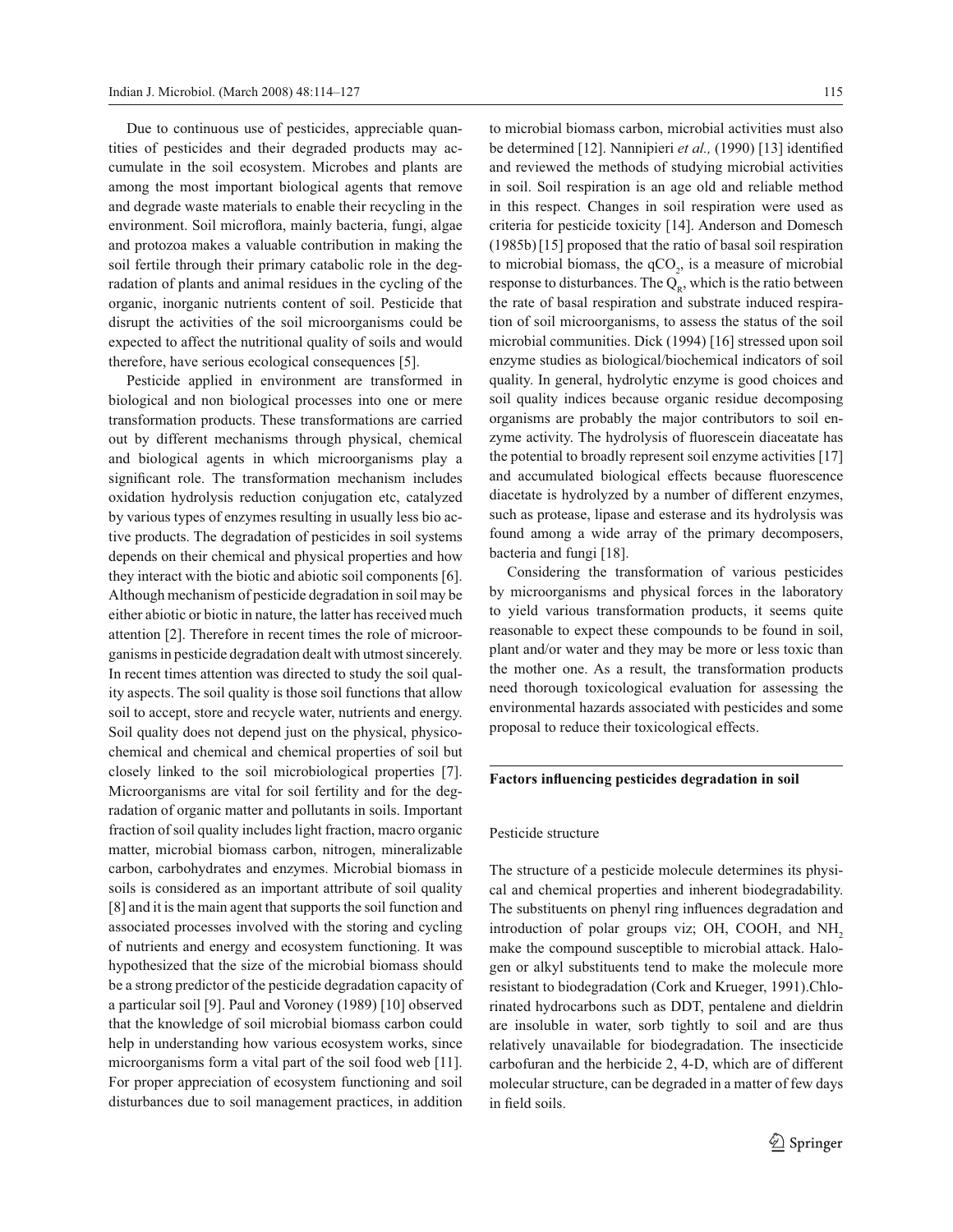# Pesticide concentration

Concentration of pesticide application is an important parameter in determining the rate of biodegradation. The degradation kinetics of many pesticides approaches first order, the rate of degradation decreases roughly in proportion with the residual pesticide concentration [19]. Gupta and Gajbhiye (2002) [20] reported that the halflife of flufenacet in three Indian soils, viz., insptisol, vertisol and utilisol, varied from 10.1 to 31.0 days at low rate (1.0  $\mu$ g g<sup>-1</sup> soil) compared to 13.0 to 29.2 days at high rate (10.0  $\mu$ g g<sup>-1</sup> soil) of application. Prakash and Suseela Devi (2000) [21] reported the reduced degradation rate of butachlor at higher initial concentrations, which could be attributed to limitation in the number of reaction sites in soils and toxic effect on microorganisms or enzyme inhibition.

## Soil types

Soil properties like organic matter, clay content, pH, etc. affect the degradation of pesticides in soil. Therefore, it is important to study the effect of soil types in pesticide degradation. Gold et al. (1996) [22] reported that soil, pH and clay content greatly affect the persistence of bifenthrin, chlorpyriphos, cypermethrine, fenvelerate, permethrin and isofenphos under field conditions. Jones and Ananyeva (2001) [23] reported that the degradation of metalaxyl and propachlor occurred at different rates in different soils. The half-lives in pasture, arable and pine forest soil were 10, 19 and 36 days respectively for metalaxyl and 2.6, 6.1 and 8.2 days for propachlor. The presence of organic matter and clay content might have posed synergistic effect in fluchloralin dissipation.

## Soil moisture

Water acts as solvent for pesticide movement and diffusion, and is essential for microbial functioning. Pesticide degradation is slow in dry soils. The rate of pesticide transformation generally increased with water content. However the rate of diffusion of atmospheric oxygen is limited and anaerobic pesticide transformation can prevail over aerobic degradation in paddy soil. Phorate was found to be more persistent in flooded soil than in nonflooded soil [24]. The herbicides atrazine and trifluraline disappeared more rapidly under anaerobic conditions than under aerobic conditions. DDT is fairly stable in aerobic soils, but is degraded rapidly to DDD in submerged soils [19]. Thus, the transformation of pesticides in the submerged soils is different from that of the soils in field moist state.

## Temperature

The effect of temperature on pesticide degradation depends on the molecular structure of the pesticide. Temperature affects adsorption by altering the solubility and hydrolysis of pesticides in soil [25, 26]. As adsorption processes are exothermic and desorption processes are endothermic, it is expected that adsorption will reduce with increase in temperature with a corresponding increase in pesticide solubility. Microbial activity is stimulated by increase in temperature and some ecological groups tend to dominate within certain temperature ranges. The maximum growth and activity of microorganisms in soils occur at 25–35 °C [27] and the pesticide degradation is optimal at mesophillic temperature range of around  $25-40^{\circ}$ C [19]. Jitender et al. (1993) [28] conducted laboratory experiments with thiobencarb and butachlor incubated at 25 and 35°C for 90 days and observed a direct relationship between temperature and pesticide concentration. Lower temperature and higher concentration resulted in greater persistence.

## Soil pH

Soil pH may affect pesticide adsorption, abiotic and biotic degradation processes  $[25]$ . It influences the sorptive behaviour of pesticide molecule on clay and organic surfaces and thus, the chemical speciation, mobility and bioavailability [29]. For instance, the sorprtion of prometryn to clay montmorillonite is more at pH 3 than at pH 7 [19] The effect of soil pH on degradation of a given pesticide depends greatly on whether a compound is susceptible to alkaline or acid catalyzed hydrolysis [26].

## Soil salinity

Limited information is available on the degradation of pesticides in saline soils although salinity is a severe problem in many arid, semiarid and coastal regions. Parathion was degraded faster in non saline soil than in saline soils and its stability increased with increasing electrical conductivity [30]. However, reports on the stability of pesticides in estuarine and seawater of varying degrees of salinity are available. A high salt content in seawater may be innocuous or inhibitory to degradation.

#### Soil organic matter

Soil organic matter can either decrease the microbially mediated pesticide degradation by stimulating pesticide adsorption processes or enhance microbial activity [31] by cometabolism [32, 33]. The addition of organic materials to flooded soils enhanced the bacterial degradation of some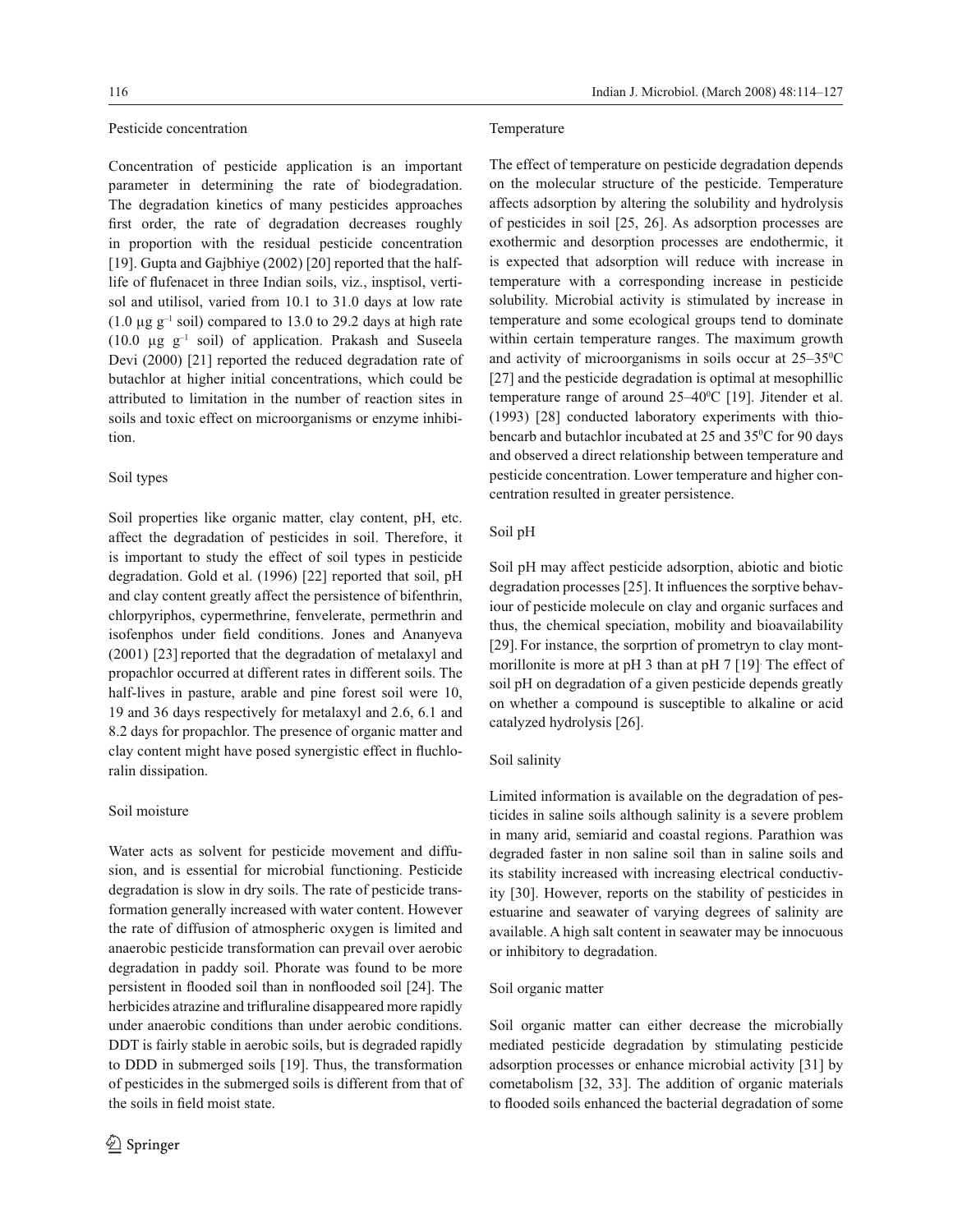organochlorine insecticides such as BHC, DDT, methoxychlor and heptachlor [34]. Microbial degradation of linuron in nonsterilized soils was stimulated by organic matter amendment [29]. A certain minimum level of organic matter (probably greater than 1.0%) is essential to ensure the presence of an active autochthonous (the indigenous flora and fauna of a region) microbial population that can degrade pesticides [25].

#### Dissipation of pesticide

Pendimethalin [N-(1-ethylpropyl)-2, 6-dinitro-3, 4-xylidine,] [1], a selective pre-emergent herbicide controlling most annual grasses and certain broad leaf weeds like cotton, paddy, soybean etc. Several soil fungi *Aspergillus fl avus*, *A. terreus, Fusarium solani, F. oxysporoum, Penicillium citrinum* and *P. simlicissinum* effectively degraded pendimethalin in mineral solution. Degradation of pendimethalin by *F. solani* resulted in the charactrization of three metabolites as N-propyl-3-methyl-4-hydroxy-2, 6-dinitroaniline (II), N-(1-ethylpropyl)-2-amino-6-nitro-3, 4-xylidine (III) and 2, 6-dinitro-3, 4-xylidene (IV) [35]. Moreover, pendimethalin at the recommended doses (1kg ai/hac) stimulated root associated nitrogen fixing activity of young barley seedlings in a neutral alluvial loam soil. Isolate of *Azotobacter vinelandii* and *Azospirillum lipoferun* obtained from herbicide treated barley rhizosphere showed in vitro tolerance to high concentration of the herbicide in N-free media. *Azotobacter* isolates utilized pendimethalin as a carbon source to fix,  $N_2$  in pure culture with equal efficiency to that with manitol. In order to identify the other metabolic products made an extensive study on the microbial transformation of pendimethalin by *Azotobacter*

which resulted in the isolation and identification of six metabolites and thus corroborated to the fact that dinitro-aniline herbicides undergo microbial transformation through N-dealkylation, nitro reduction. Although cyclisation is a predominant mechanism in dinitroaniline herbicide degradation unfortunately none of the cyclised products could be isolated (Fig. 1).

Oxadiazon [2-tert-butyl-4-(2, 4-dichloro-5-isopropoxyphenyl)-Δ2 -1, 3, 4-oxadiazolin-5-one] is a selective preemergent soil applied herbicide, was possible to isolate *Fusarium solani* from soil cropped under paddy cultivation with no previous history and which was degraded by cometabolic process and eleven metabolites were characterized based on IR, H1,NMR and GC-MS data. Only three of them are characterized as  $M_1[2,4-(dichloroisopropox$ y)benzene], M<sub>2</sub>[1-(2,4-dichloro-5-isopropoxyphenyl)-1-(methoxycarbonyl)-1,2-trimethyl-acetyl hydrazine], and M3 ,[1-trimethyl-acetyl-2-(2,4-dichloro-5-isopropoxyphenyl) hydrazine] [36]. These were seemed to be fungal metabolites and the main pathways for degradation was proved to proceed via dechlorination, N-decarboxymethylation, acetylation,C-dealkylation and ring cleavage (Fig. 2).

A laboratory study of Oxyfluorfen [2-chloro-1- (3ethoxy- 4-nitrophenoxy) – 4-(trifluoromethyl) benzene] a member of nitrodiphenyl ether herbicides, revealed that *A. chroococcum* degraded more than 60% of the herbicide in 7 days [37] utilizing it as sole cabon sourse. Which leading to the formation of couples of metabolites of which two major metabolized were characterized, metabolite I, [N- [4-{-2-chloro-4-(trifluoromethyl)-phenoxy}-2- ethoxyphenyl] acetamide} and II, [4-[2-chloro-4- (trifluoromethyl) phenoxy] -2-ethoxy benzene amine] during the microbial decomposition. The major degradative pathways of Oxy-



**Fig. 1** Hypothetical transformation pathway of Pendimethalin by *F. solani*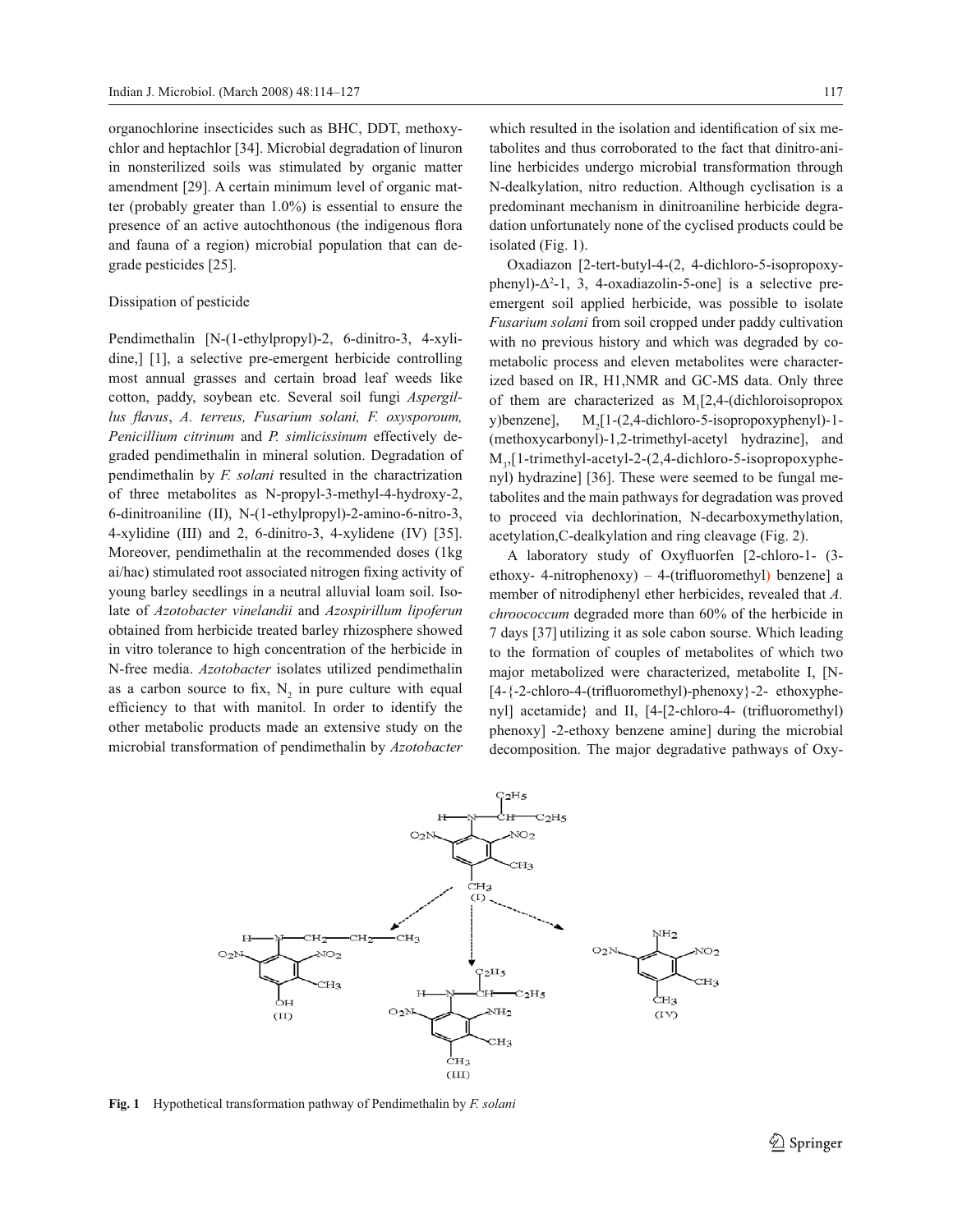

**Fig. 2** Hypothetical transformation pathway of Oxadiazon by *F. solani*.



Fig. 3 Hypothetical transformation pathway of Oxyfluorefen by *A. chroococcum* (Beijerink).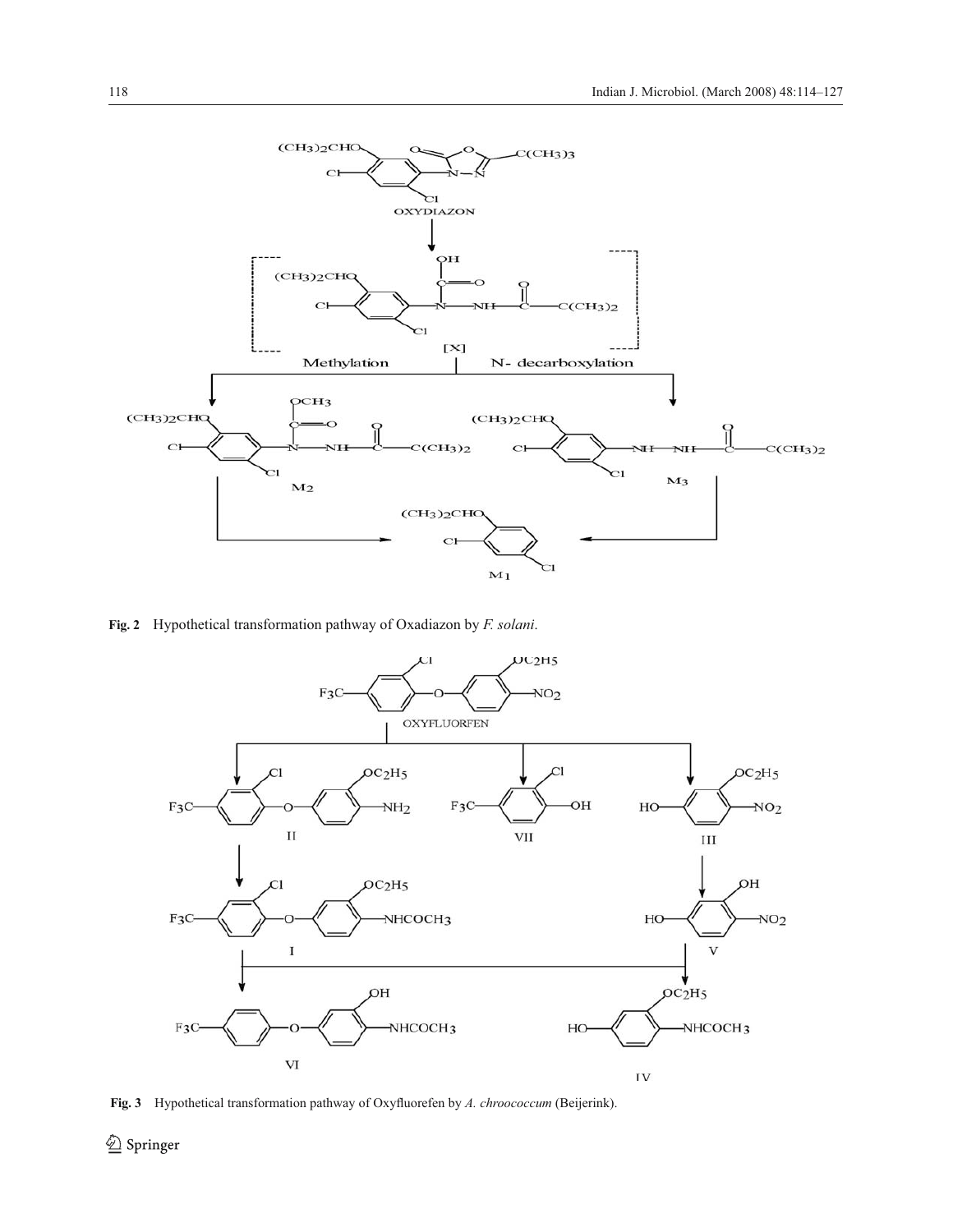fluorefen involved hydrolysis of ether linkage, nitro group reduction and dechlorination (Fig. 3).

#### Soil biotic components

The slow degradation of the pesticides under sterilized condition rather than rapid degradation under nonsterilized conditions indicated the role of microbes in pesticide degradation. Numerous workers reported microbial degradation of pesticides in soil [2, 38, 39, 40, 41]. Degradation of phorate [42], metalaxyl [42, 43] and fipronil [1] proceeded more rapidly in nonsterilized than in sterile soils. The breakdown of pesticides in soils is brought about by a variety of biotic mechanisms. The principal route involves the use of pesticides as carbon, energy and nitrogen sources. Microorganisms can also degrade pesticides cometabolically [44].

## **Effect of pesticide on soil microbiological parameters**

### Soil microbial biomass

Microbial biomass is defined as the part of organic matter in soil that constitutes living microorganisms smaller than 5–10 cubic micrometers and it is a fraction of soil organic matter that is sensitive to management practices and pollution [45]. Microorganisms include bacteria, actinomycetes, algae, protozoa and micro fauna. Usually, plant roots and faunas larger than 5–10 cubic micrometer such as earth worms, are not included [46]. Microbial biomass being an important attributes of soil quality [47] and is an ecologically important parameter [11]. Several workers have studied the effects of pesticide application using this parameter.

Anderson (1981) [48] conducted experiments with three fungicides, viz., captan, thiram and verdasan at application rates of 5 and 50μg  $g^{-1}$ . The 5 μg  $g^{-1}$  rate caused 40% decreased in biomass and within 8 days, biomass in captan and thiram amended soils had recovered to that of the controls. Although the fungal to bacterial balance was restored in verdasan-amended soils, biomass recovery was not complete. At 50 μg  $g^{-1}$  fungicides caused long-term decreases in the biomass and altered the relative proportions of bacterial to fungal populations. Verdasan had the greatest effect on soil microbial biomass. Initial application of pesticides may decrease the activity of microorganism due to their toxicity as a result MBC is decreased but later he degraded pesticide used by the organisms as their C-source for cell proliferation.

Duah-Yentumi and Johnson (1986) [49] studied the effect of pesticides on soil microflora in arable soils that had received repeated applications of carbofuran and carbosulfan (insecticides), iprodione and vinclozolin (fungicides), and Methyl Chloro Phenoxy Acetic Acid (MCPA), simazine and paraquat (herbicides). Carbofuran at single and 5-fold application rates did not show any detectable detrimental effects on soil microbial biomass, but single application of carbosulfan caused a significant biomass reduction. There was dramatic reduction in soil microbial biomass following vinclozolin application due to the reduction in fungal biomass. Iprodione showed fluctuating trends in biomass. MCPA and simazine caused no detectable effects on the microflora, but repeated paraquat applications significantly lowered soil microbial biomass, chiefly the fungal biomass. The results indicated that there might be substantially variable effects on soil microbial biomass produced by single or repeated applications of different pesticides.

Wardle and Parkinson (1990b) [50] studied the side effects of glyphosate on the soil microflora by applying a range of concentrations from 0, 2, 20 and 200 μg g–1 to incubated soil samples and monitored the changes in various microbial groups over 27 days. Bacterial propagule numbers were temporarily enhanced by 20 and 200  $\mu$ g g<sup>-1</sup>, while actinomycete and fungal propagule numbers were unaffected by glyphosate.

Wardle and Parkinson (1992) [51] studied the influence of the herbicides 2, 4-D and glyphosate on soil microbial biomass in a field experiment. The results suggested that both the herbicides were capable of reducing microbial biomass within a few days following application but only in plots with weeds present.

Perucci and Scarponi (1994) [52] investigated the effects on imazethapyr, on the soil microbial biomass, Imazethapyr applied in a field at the recommended rate for soybean weeding. In the laboratory experiment, the herbicide was incorporated at the field rate, 10 and 100-fold field rate. In both the field trial and the laboratory experiment, imazethapyr had no adverse effect on the microbial biomass at the field rate. But at 10 and 100-fold rates, the herbicides decreased the soil microbial biomass carbon contents.

Rath *et al*. (1998) [53] observed that the application of 2, 4-Dinitroaniline  $(2, 4-D)$  and its analog 2, 4, 5-T at 0.75  $\mu$ g g–1 soil led to a distinct increase in microbial biomass carbon contents over that of untreated soil samples both under flooded and nonflooded conditions, 2-4-D was inhibitory to microorganisms at 7.5 and 15.0  $\mu$ g g<sup>-1</sup> soil. Repeated applications of a commercial formulation of hexachlorocyclohexane (HCH) to flooded soil caused marked increase in microbial biomass contents. Technical grade 3-HCH was also stimulatory to microbial biomass content.

Vischetti *et al*. (2000) [54] studied the relationship between the degradation of rimsulfuron and soil microbial biomass carbon in a laboratory incubated clay loam soil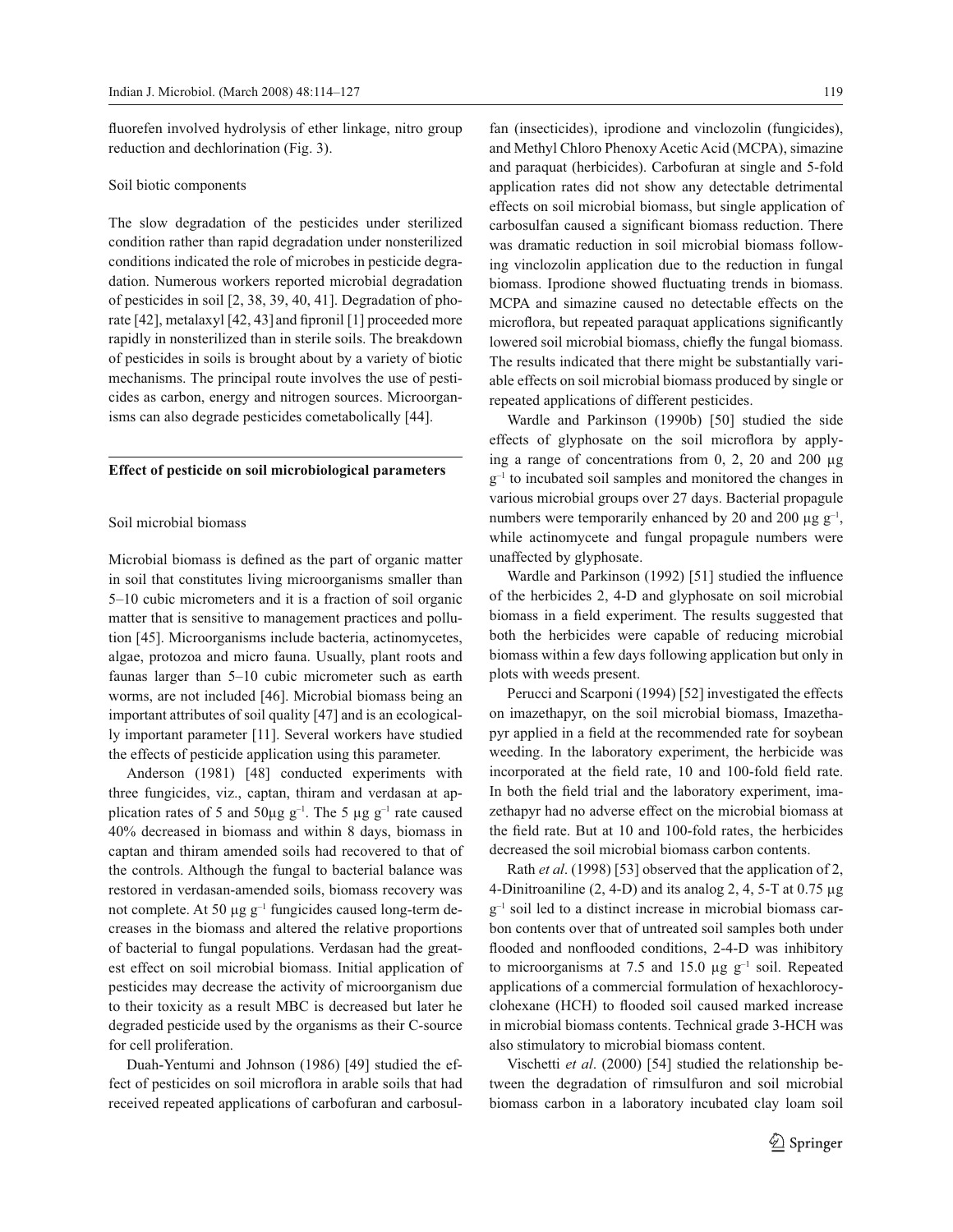under different conditions and at different initial dosages (field rate,  $10$  and  $100$ - times the field rate). The authors suggested that rimsulfuron could pose environmental risks in cold and dry climatic conditions. Significant decrease in microbial biomass carbon contents in rimsulfuron treated soils compared to the untreated soil was observed initially, especially at higher temperatures and low moisture levels, but never exceeded 20.3% of that in the control soil. The microbial biomass carbon contents then returned to its initial values at varying times depending on incubation conditions.

Perucci *et al*. (2000) [31] investigated the interactive effects of either rimsulfuron or imazethapyr with organic matter, on some soil biochemical and microbiological properties. The herbicides were applied at field and 10-fold field rates. The effect of both the herbicides on soil microbial biomass was not detectable at the field rates. The higher rates of herbicides application impaired the observed microbial parameters to a greater degree. The detrimental effects reduced by organic amendments.

Haney *et al*. (2002) [55] determined the effect of isopropylamine salt of glyphosate on soil microbial biomass and activity across a range of soils varying in fertility. The herbicide was applied at  $234 \text{ mg kg}^{-1}$  soil. Glyphosate significantly stimulated soil microbial biomass and its activity. It appeared to be rapidly degraded by soil microbes regardless of soil type and organic matter content, even at high application rates, without adversely affecting microbial biomass.

In a separate study [56] conducted by clay loam soil from agricultural fields of alluvial (AL) soil (typic udifluvent) [Order - Entisol (  $Ent = Recent = Little profile$ development, Suborder- Fluvent = alluvial deposits, Fluv  $=$  Flood Plain, Great group- Udifluvent; Fluvious  $=$  River  $Ud =$  Humid Climates, Typic = Typical and coastal saline (CS) soil (typic endoaquept) [Order - Inceptisol ( Ept = Inception = Beginning, Embryonic soils with few diagnostic features, Suborder- Aquept = Wet, Aqu = Characteristics associated with wetness, Great group- Endoaquept; Endo = Fully water saturated, Typic = Typical] were investigated for the degradation and effect of pencycuron application at field rate (187.5 g. a.i./hac) (FR), 2-times FR (375.0 g. a.i./hac) (2FR) and 10-times FR (1875.0 g. a.i./hac) (10FR) with and without decomposed cow manure (DCM) on soil microbial variables under laboratory conditions. Pencycuron degraded faster in CS soil and in soil amended with DCM. Pencycuron spiking at FR and 2FR resulted in a short-lived (in case of 10FR slightly longer) and transitory toxic effect on soil microbial biomass-C (MBC), ergosterol content and fluorescein diacetate hydrolyzing activity (FDHA). Amendment of DCM did not seem to have any counteractive effect of the toxicity of pencycuron on the microbial variables.

## Soil Respiration

Active living cells need constant supply of energy, which the heterotrophic microflora derives through organic matter transformation. Under aerobic condition, the end product of the transformation is the evolution of  $CO_2$  and  $H_2O$  (respiration). The metabolic activities of soil microorganisms can, therefore, be quantified by measured  $CO_2$  evolution [13]. It can be studied both in unamended and amended soils. Respiration of unamended soil is termed as basal respiration while the substrate induced respiration is the respiration of amended soil. Basal respiration reflects overall, potential microbial activity [57]. Substrate induced respiration is a measure of the total physiologically active part of the soil microflora [58] (Anderson and Domsch, 1978). The combination of the basal and substrate induced respiration represent carbon available index [59]. Measurement of soil respiration is an effective tool to characterize the microbial status of soil and hence bioindicators of soil health or soil quality [60]. Like other metabolic activities it depends on the physiological state of the microbial cells is influenced by several soil factors. Soil respiration was most frequently used for assessment of the side effects of chemicals, such as heavy metals, pesticides etc. [61]. The degree of inhibitory effect depends not only on the intensity of the strees but also on the period of exposure of the microbes to the stress.

Zelles et al. (1985) [62] investigated the effects of some herbicides (atrazine, pentachlorophenol, 4-chloroanile and chloroacetamide), fungicides (zineb and captan) and insecticides (lindane and 4-nitrophenol) on soil respiration. Fresh soil was either used immediately or amended with 0.5% alfalfa meal, in order to improve the conditions of the microorganisms. The study was limited to 48 days. Atrazine, lindane and captan caused minor effects. The remaining pesticides induced measurable changes in the behaviour of the microorganisms. Several pesticides in various concentrations stimulated the production of  $CO<sub>2</sub>$ . Improvement of soil by addition of alfalfa meal promoted the reversibility of the effects by pesticides.

The effects of 2, 4-D, picloram and glyphosate on certain microbial variables were monitored over 27 days in an Alberta agricultural soil [63] at concentrations of 0, 2, 20 and 200 μg  $g^{-1}$  soil. All the herbicides at 200 μg  $g^{-1}$  soil enhanced the basal respirations only for 9 days following applications. Substrate induced respirations were temporarily depressed by 200  $\mu$ g g<sup>-1</sup> picloram and 2, 4-D but briefly enhanced by 200  $\mu$ g g<sup>-1</sup> glyphosate. It was concluded that because changes in microbial variables only occurred at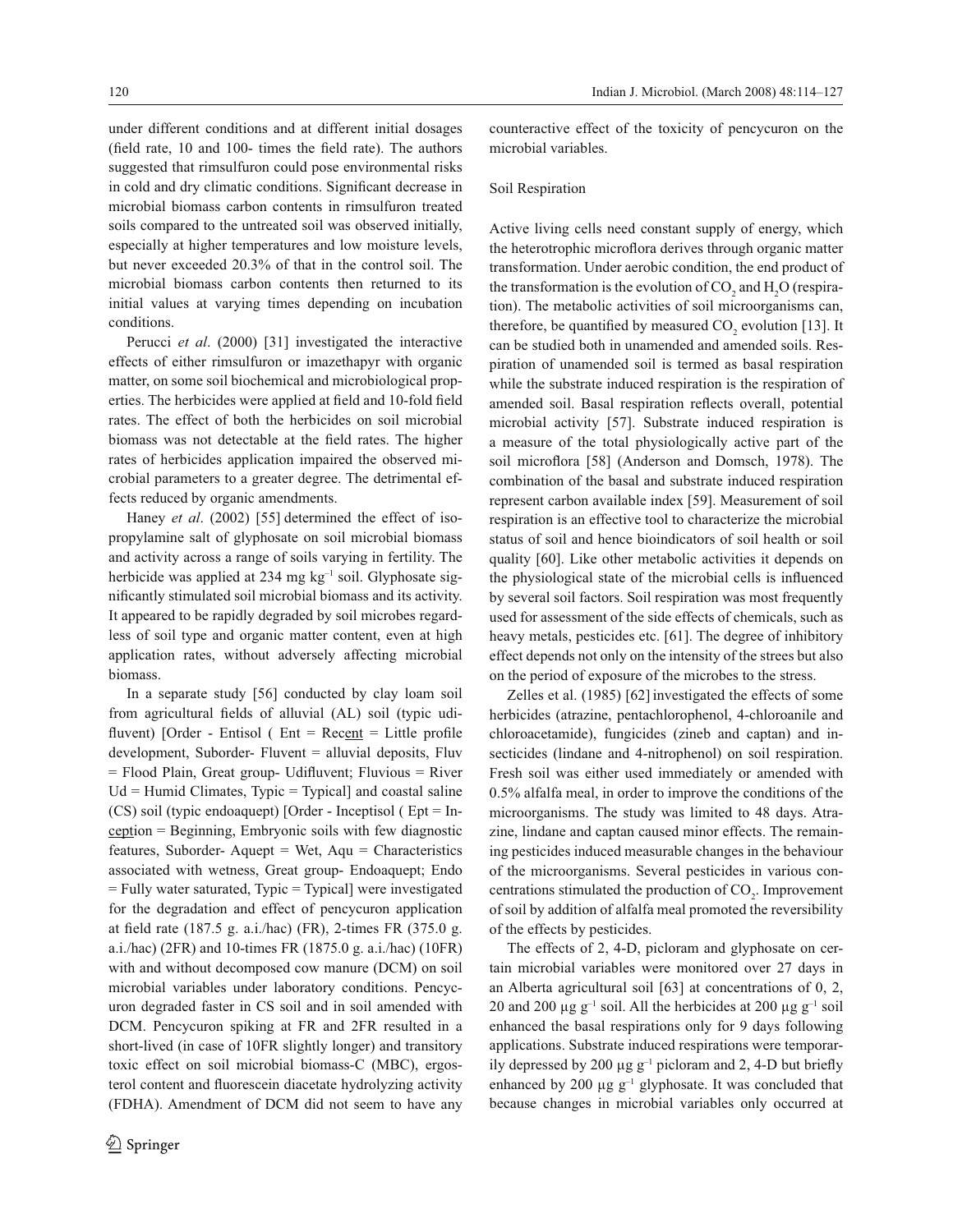herbicides concentrations of much higher than that which occurs following field applications, the side effects of these chemicals were probably of little ecological significance.

Tu (1992) [64] conducted laboratory tests with eight herbicides viz., atrazine, butylate, ethalfluralin, imazethapyr, linuron, metazachlor, metribuzin and trifluraline applied to a loamy sand at  $10 \text{ mg kg}^{-1}$  soil to determine if these materials caused any serious effect on microbial activities related to soil fertility. Soil respiration increased significantly after 96 hour incubation with atrazine. Results indicated that the herbicidial treatments at the levels tested were not drastic enough to be considered deleterious to soil microbial activities which are important to soil fertility.

Haney and Senseman (2000) [65] applied the isopropylamine salt of glyphosate at 47, 94, 140 and 234 μg  $g^{-1}$  soils in a Weswood silt loam. Glyphosate significantly stimulated soil microbial activity as measured by C and N mineralization but did not affect soil microbial biomass. An increase in C mineralization rate occurred from the first day following glyphosate addition and continued upto 14 days. Glyphosate appeared to be directly and rapidly degraded by microbes, even at high application rates, without adversely affecting microbial activity.

Araújo et al. (2003) [3] studied in vitro, changes in the microbial activity of typical hapludult and hapludox Brazilian soils with applied glyphosate. Glyphosate was applied at a rate of 2.16  $\mu$ g g<sup>-1</sup> soil and microbial activity was measured by soil respiration (evolution of  $CO<sub>2</sub>$ ) over a period of 32 days. The result was an increase of  $10-15\%$  in the CO<sub>2</sub> evolved in the presence of glyphosate compared with the same soil, which never received glyphosate.

#### Ecophysiological parameters

In the assessment of effects of disturbances on soil quality, there has been increasing interest in the development of easily measured bioindicators, which are sensitive to perturbation. The soil microbial biomass and microbial biomass C to organic C ratios both respond readily to soil disturbances and can provide an early warning on the deterioration of soil quality [66, 67]. Anderson and Domsch (1985b) [15] proposed the ratio of soil basal respiration to microbial biomass i.e., microbial metabolic quotient or specific respiration of the biomass  $(qCO_2)$  based on Odum's theory of ecosystem succession, as an alternative measure of changes in microbial biomass and its activity in response to disturbances. The respiration rate per unit of biomass is a more sensitive indicator of toxic effects than the respiration rate or the amount of biomass alone [11]. This index supposedly declines during succession and following recovery from disturbance, because 'equilibrium' conditions are approaches and the soil microflora becomes more efficient at conserving carbon [68]. Thus,  $qCO_2$  is a reliable measure for detection of the effect of xenobiotic compounds on soil microbial biomass carbon. Anderson and Domesch (1990) [69] stated that microbial  $qCO<sub>2</sub>$  increases due to disturbances caused by pesticidal chemicals applied, resulting from microbes utilizing large part of their energy budget for cell maintenance. Pal et al., 2005 [56] reported that clay loam soil from agricultural fields of alluvial (AL) soil (typic udifluvent) and coastal saline (CS) soil (typic endoaquept) were investigated for the degradation and effect of pencycuron application at field rate (FR), 2-times FR (2FR) and 10-times FR (10FR) with and without decomposed cow manure (DCM) on soil microbial variables under laboratory conditions The eco-physiological status of the soil microbial communities as expressed by microbial metabolic quotient  $(qCO<sub>2</sub>)$  and microbial respiration quotient  $(Q<sub>n</sub>)$  changed, but for a short period, indicating pencycuron induced disturbance. The duration of this disturbance was slightly longer at 10FR. Pencycuron was more toxic to the metabolically activated soil microbial populations, specifically the fungi. It is concluded that side effects of pencycuron at 10FR on the microbial variables studied were only short-lived and probably of little ecological significance.

Perucci and Dumontet (2000) [70] proposed a another stress identifying index i.e. specific hydrolytic activity(qFDA) for assessing microbial activity in reply to xenophobic treatments and indicates it a response to disturbance. According to the study, qFDA increases through the incubation period after the application of rimsulfuron and imazethapyr in soil which implies an impairment of the metabolic activity of the soil microflora.

## Fluorescein diacetate hydrolyzing activity (FDHA)

Soil enzyme assays may not always reflect the overall microbial activity of soil, because the enzymes are substrate specific [13] The product of this hydrolysis is fluorescein, which can be quantified by spectrophotometry. The FDHA appears to be widespread among the primary decomposers, bacteria and fungi [18].

The estimation of FDHA is a widely accepted simple method for precision measurement of the total microbial activity in soils [71]. Dumontet *et al.* (1997) [72] suggested that FDHA might be considered as a suitable tool for measuring the early detrimental effect of pesticides on soil microbial biomass, as it is a sensitive and nonspecific test able to depict the hydrolytic activity of soil microbes.

Zelles *et al*. (1985) [62] investigated the effects of herbicides (atrazine, pentachlorophenol, 4-chloroaniline and chloroacetamide), fungicides (zineb and captan) and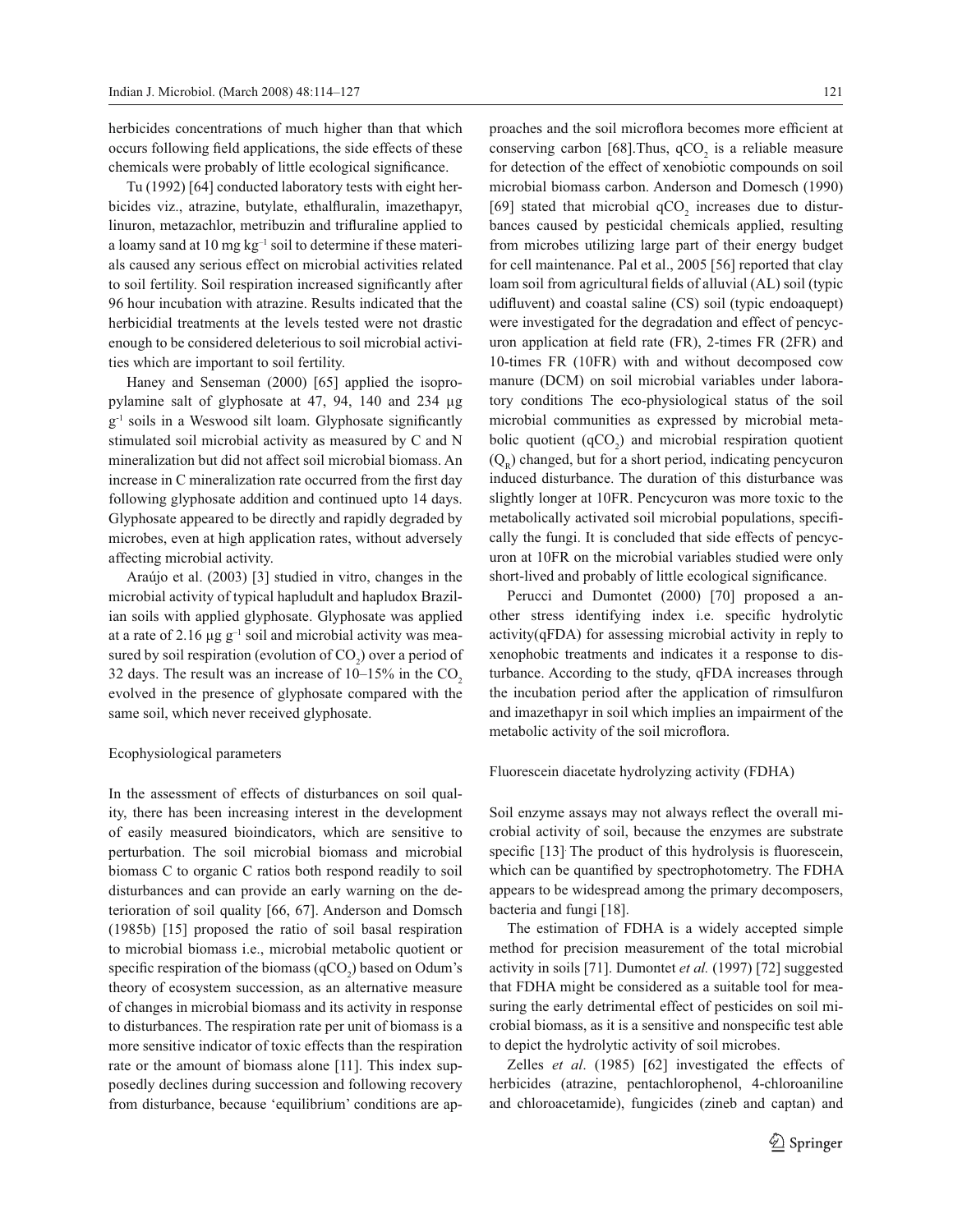insecticides (lindane and 4-notrophenol) on FDHA in soil unamended and amended with 0.5% alfalfa meal upto 48 days. Atrazine, lindane and captan showed insignificant effect. The remaining pesticides induced measurable changes in the behaviour of microorganisms. While higher concentrations caused reversible or irreversible reductions of FDHA in most cases, small concentrations sometimes produced stimulative effects. Improvement of soil by addition of alfalfa meal promoted the reversibility of effects caused by pesticides.

Perucci and Scarponi (1994) [52] investigated the effects on FDHA with imazethapyr applied in a field trial at the recommended field rate for soybean weeding. In the laboratory experiment, the herbicide was incorporated at the field rate, 10- and 100-fold rate. In both the field trial and the laboratory experiment, the field rate application of imazethapyr had no adverse effects but at 10- and 100-fold rates, the herbicides decreased the FDHA.

Perucci et al. (1999)<sup>[73]</sup> studied the effects of rimsulfuron on FDHA of soil under laboratory conditions. The authors did not observe any detrimental influence on FDHA at the field dose but the effect was prominent at the higher doses. The onset and magnitude of the effect were dependent on temperature and humidity conditions. However, the effects were generally slight and transitory. The findings were discussed in terms of rimsulfuron toxicity to the soil microbial biomass and consequent release of endocellular enzymes from the dead microorganisms.

Araújo *et al*. (2003) [3] studied, in vitro the changes in the microbial activity of typical Hapludult and Hapludox Brazilian soils with applied glyphosate. Glyphosate was applied at the rate of 2.16  $\mu$ g g<sup>-1</sup> soil and microbial activity was measured by FDHA over a period of 32 days. The results were an increase of 9–19% in Fluorescein diacetate (FDA) hydrolysis in the presence of glyphosate compared to the same soil, which never received glyphosate. Soil, which was exposed to glyphosate for several years, had the positive response in microbial activity.

# Correlation of pesticide degradation rate and microbial properties of soil

Microbial processes affect the degradation of most pesticides in soil [74]. Analysis of relationship between ecosystem properties, the size and composition of microbial biomass, and pesticide degradation capacity may be useful for assessment of ecosystem and landscape dynamics of the pesticides. A close positive correlation between soil microbial biomass, soil respiration and the degradation rate constant of metribuzin [75], linuron and glyphosate [14], alachlor [76], 2, 4-Dinitroaniline (2, 4-D) and dicamba [9]

was recorded in agricultural and forest soils. Metalaxyl and propachlor transformation rate constants positively correlated with basal, substrate-induced respiration and physicochemical (pH, organic C and clay content) properties of soil [23]. In contrast, no correlations were found between microbial biomass and degradation of the pesticides 2, 4-D and atrazine [77, 78]. It was opined that this relationship might be useful for developing approaches for evaluating and predicting the fate of pesticides in different ecosystems [9].

The relationship between rimsulfuron [54, 73], imazamox and benfluralin [79] degradation and microbial biomass content was studied in a laboratory incubated clay loam soil under different conditions of soil moisture, temperatures and also at different initial dosages. The relationship between pesticides degradation and microbial biomass-C content gave parabolic curves (P<0.05 in all cases) under all conditions tested. The authors suggested quadratic equations might be useful in order to deduce the trend of soil microbial biomass in relation to pesticide concentration. From these equations it is possible to observe that the entity of microbial biomass decreases and the trend of the parabolic curves are similar, and independent of initial concentrations. These relationships helped in modeling behaviour of soil microbial biomass after pesticide treatment.

Remediation of contamination by microbes or plants

Environmental contamination caused by pesticides generally falls into two broad categories:

- 1) A diffused low-level contamination from continued use of pesticides in agriculture and remnants of persistent pesticides used in the past.
- 2) Heavy pollution of soil and surface water/ground water in defined areas due to disposal or accidental releases of concentrated pesticide formulations.

Research into decontamination strategies has tended to focus on small areas contaminated with high concentrations of pesticides, especially those compounds that pose an immediate threat to the environment and human health. In contrast, a diffused low-level contamination of the environment has received little attention, except where there has been a legislation to limit the amount of residues in a given commodity, such as foodstuffs, drinking water *etc.* 

The natural processes that break down toxic chemicals in the environment have become the focus of much attention to develop safe and environment-friendly deactivation technologies. The processes involved in pesticide biodegradation such as oxidation, hydroxylation, aromatic ring cleavage, hydrolysis, dehalogenation, dealkylation, or conjugate formation, have been well studied in recent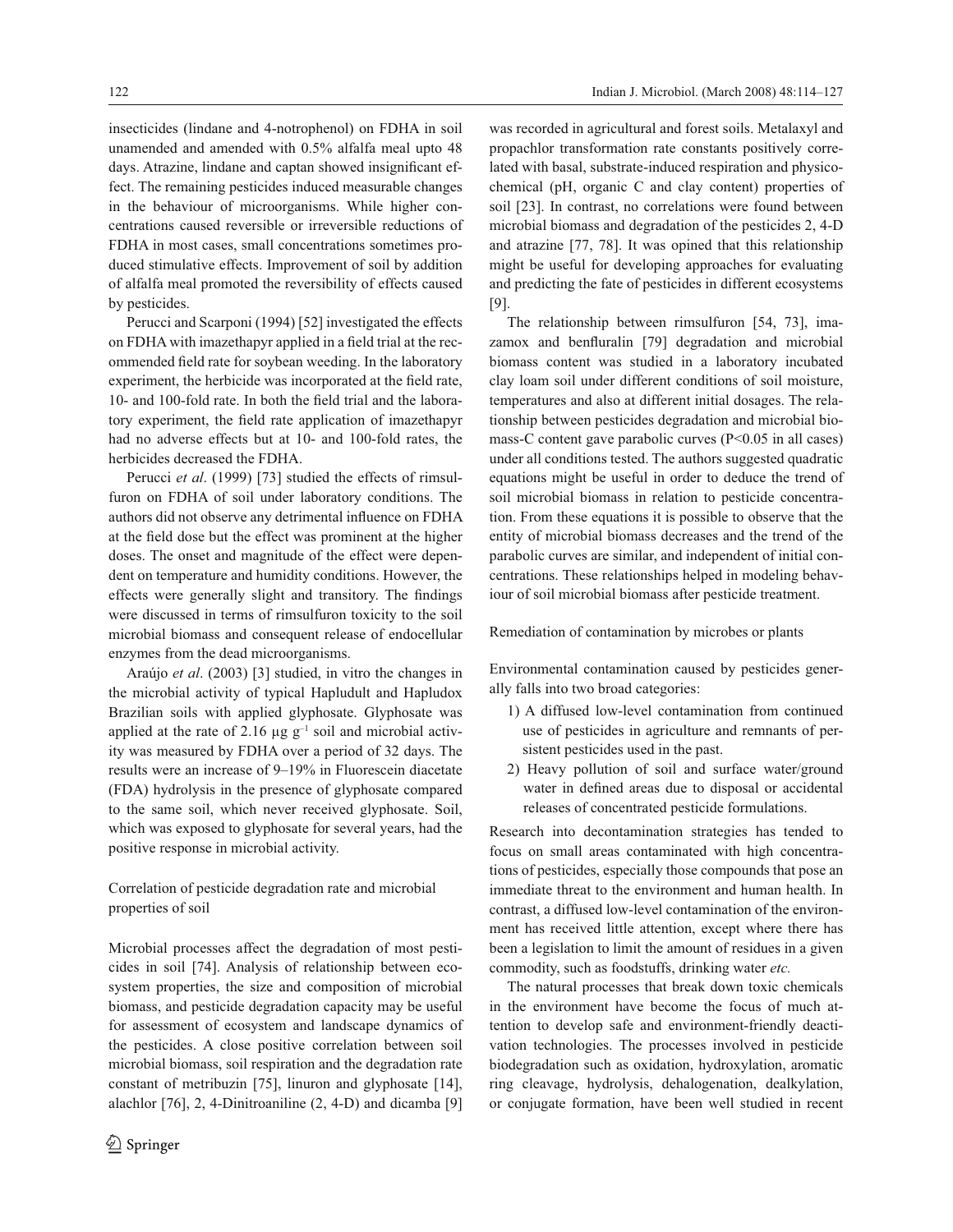years. This has provided a basis for the targeted use of microbes and plants in enhanced remediation of contaminated sites [80, 81]. Both bioremediation (using microbes) and phytoremediation (using plants) offer the potential for low-cost, low maintenance, environment-friendly and renewable resources for *in situ* remediation of contaminated environments that are far more cost-effective than any *exsitu* decontamination technique.

This study reviews the transformation of some selected pesticides, microbial contribution to degradation have, been studied in our laboratory during the last few years, at the same time factors influencing the degradation of pesticides in soil, impacts of pesticides on soil microbial biomass, soil ergosterol content, soil respiration, fluorescein diacetate hydrolyzing activity, ecophysiological parameters and the correlation between pesticide transformation, remediation of pesticidal contamination through microbes and plants.

## Microbes or Plants?

The choice of using microbes, plants or both in a remediation effort depends on the extent of contamination, nature of the chemicals present, and the amount of source available for decontamination. The decontamination rates achieved by bioremediation technology are generally slower than those achieved by some physica1 and chemical methods. The fundamental constraint to the success of either of the technologies is the ability of microbes or plants to grow in a system that might be heavily contaminated with organic and inorganic chemicals. The hydrophobic nature of most pesticides presents are the major obstacle in their uptake by microbes or plants. Indeed, the uptake and translocation of highly hydrophobic pesticides through plant roots may only be limited in most species. Thus, whilst plants have been shown to possess useful enzymatic mechanisms to degrade most pesticides [82], their main application in phyto-remediation has been to 'bio-extract' inorganic pollutants, such as toxic heavy metals. There are other constraints to the use of plants alone in remediation; plant growth is dependent on a number of environmental factors, such as availability of nutrients and water, soil type and pH, *etc.* The maximum benefits of phyto-remediation may therefore, be achieved in long-term applications, or when used in conjunction with other immediate remedial actions. Despite such limitations, plants are known to absorb a wide range of air-borne chemicals through the foliage surface. The bio-remediation through the addition of stabilized fraction of organic waste could either lower the microbially mediated pesticide degradation in soil by adsorption process or enhance it through the improvement in microflora metabolic activity [83]. Numerous microbial strains have been shown to degrade

or 'bio-fix' a wide range of environmental chemicals. The bacterial species found to be most useful in bioremediation belong to the genera *Flavobacterium, Artl1robacter, Azotobacter, Burkholderia* and *Pseudomonas.* For example strains of *Pseudomonas* sp. and *Klebsiella pneumoniae* have been shown to possess hydrolyze enzymes that are capable of breaking down s-triazine herbicides, such as atrazine, which because of aqueous solubility and persistence could leach into groundwater. Similarly, a number of enzymes such as oxygenases, hydroxylases, hydrolases and isomerases present in *Pseudomonas* and *Alcaligenes* sp. have been shown to degrade the herbicide *2, 4-D* [80]. It was also well established by our experiment that several soil fungi *Aspergillus fl avus*, *A. terreus, Fusarium solani, F. oxysporoum, Penicillium citrinum* and *P. simlicissinum* effectively degraded pre-emergent dinitroaniline herbicide pendimethalin supplied as sole carbon in mineral solution. Both bacteria and fungi can degrade OP pesticides through hydrolytic cleavage, and pyrethroids (e.g. permethrin) through cleavage of the ester bonds. With the exception of dithio-carbamates, microbial degradation of all types of carbamate pesticides has also been demonstrated; for example, a rapid hydrolysis of carbaryl has been reported due to presence of the enzyme carbaryl esterase in *Pseudomonas* sp. [81]. A few strains of *Pseudomonas* have also been genetically altered to confer ability to degrade recalcitrant chemicals, such as chlorobenzenes that are commonly used in pesticide synthesis [84]. The white-rot fungi *Phanerochaete chrysosorium* have enzymes that not only enable them to degrade lignin and cellulose, but also breakdown many recalcitrant chemicals including halogenated-phenol ring-containing compounds, such as the wood preservative pentachlorophenol, which is a particularly persistent pollutant in industrial wastes from paper and leather tanning industry [85]. Many recalcitrant chemicals are also known co be transformed by microbes to products that are more efficiently absorbed and translocated by plants. Thus, a combination of bio- and phyto-remediation in the immediate vicinity of the plant root mass (rhizosphere) could enhance the degradation process of pesticides. This interaction could be further improved by manipulating microflora *in* the rhizosphere, for example, through the introduction of known bioremediating species of microbes. The synergy should greatly enhance the overall rate of remediation, especially under conditions that promote the growth of both microbes and plants.

## **Problems and solutions**

There are a number of difficulties that have hindered the full-scale commercial adoption of bio- and phyto-reme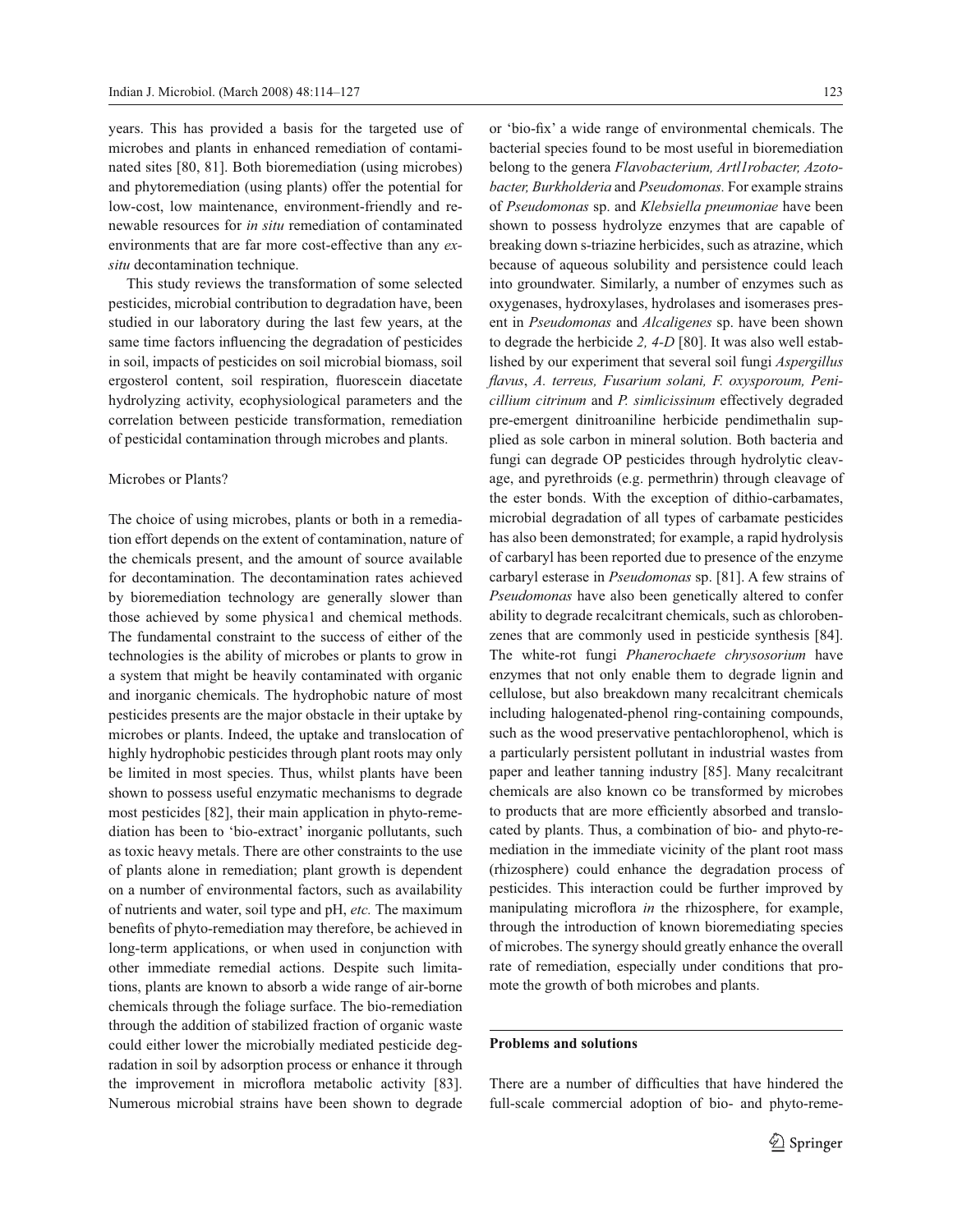diation. Tests carried out on the remediating efficacy of microbes or plants under controlled laboratory conditions do not usually simulate true field situations. There is a general lack of reliable techniques to prove efficacy of remediation *in* the field, and ordinary sampling techniques often fail to reveal the real levels of a pollutant in a heterogeneous field. An inherent problem with bioremediation *in* soil environments is the fact that target substances may not be readily available for uniform dispersal, due to low solubility and high binding capacities. This could lead to regions of high concentration of pesticides that often prevent microbial activity, a problem that has proved a major stumbling block in utilization of bioremediation to its maximum potential. The use of mechanical aids, for example ploughing, biological means such as the use of microfauna and macro-invertebrates to disturb the soil matrix can enhance bioremediation *in situ* [86]*.*The use cell free enzyme preparations to degrade organic pollutants is also gaining popularity, as it is not subject to many of the limitations that are associated with microbial growth under field conditions. One example is the use of aqueous fire-fighting foam containing OPhydrolase to degrade a number of organo-phosphate (OP) compounds [87]. Bioremediation could also benefit from advances in techniques such as micro-encapsulation for a slow or timed release of bioremediations to overcome problems encountered under field conditions, and to enhance the persistence of microbial or enzymatic preparations to achieve maximum benefits.

Non-domestic landfills and other sites, with a long history of pollutant dumping, are especially problematical from a remediation standpoint. These sites may harbour a wide variety of contaminants, often with low bioavailability, which further declines with time [88].The present of co-contaminants (e.g. phenols) can result in further complications as they can inhibit the activity of microbial communities present to degrade other pollutants [89]. It is., therefore, desirable to utilize those indigenous and non-indigenous microbes and plants that have diverse degradative properties; and most importantly which would less likely be suppressed by the presence of co-contaminants. Further difficulties may be encountered with long-standing contaminated sites where pesticides may have chemically bound to soil or penetrated deep into the soil subsurface, or even into groundwater. The survival of aerobic microbes under these conditions of low oxygen would be limited, and the use of anaerobic microbial communities could be advantageous. Similar considerations apply to the use of plants. Since the species most suitable for use in phyto-remediation at a particular site would be those able to grow under field conditions. In fact, it has often been demonstrated that the indigenous plants and synergistic communities of microbes

present at a contaminated site are those best suited for remediation purposes. This is due to natural selection over time of those species/ strains that are capable of exploiting the contaminated environments [90]. Thus, research into bioand phyto-remediation has also been aimed at generating the environmental conditions that give maximal growth of indigenous microbial communities or plants with the ability to remove and/or degrade contaminants *in situ* [89].

Available literature shows a clear dearth of information regarding the fate and effects of pesticides in tropical soils and remediation for their transformed product. Therefore, there is an urgent need to generate regionally specific database for pesticide effects in tropical environments.

#### **References**

- 1. Zhu G, Wu H, Guo J and Kimaro FME (2004) Microbial degradation of fipronil in clay loam soil. Water Air Soil Poll 153:35–44
- 2. Hafez HFH and Theimann WHP (2003) Persistence and biodegradation of iazinone and imidacloprid in soil. Proc. XII Symp. Pest. Chem., Congress Centre Universita Cattolica, Via Emilia Parmense 84, Piacenza. Pp. 35–42
- 3. Araújo ASF, Monterio RTR and Abarkeli RB (2003) Effect of glyphosate on the microbial activity of two Brazilian soils. Chemosphere 52:799–804
- 4. Schuster E and Schröder D (1990) Side-effects of sequentially applied pesticides on non-target soil microorganisms: field experiments. Soil Biol Biochem 22:367-373
- 5. Handa SK, Agnihotri NP and Kulshreshtha G (1999) Effect of pesticide on soil fertility. In Pesticide residues; Significance, Msanagement and analysis. pp 184–198
- Beigel C, Charnay MP and Barriuso E (1999) Degradation of formulated and unformulated triticonazole fungicide in soil: effect of application rate. Soil Biol Biochem 31:525–534
- 7. Elliot LF, Lynch JM and Papendick RI (1996) The microbial component of soil quality. In: Soil Biochemistry. Vol. 9. Stotzky G and Bollag JM (eds.) Marcel Dekker, Inc., New York, USA. Pp. 1–12
- 8. Doran JW and Parkin TB (1994) Defining and assessing soil quality. In: Defining soil quality for sustainable environment. Special Pub. 35. Doran JW, Coleman DC, Bezdicek DF and Stewart BA (eds.). Soil Science Society of America, Inc., Madison, WI. Pp. 3–21
- 9. Voos G and Groffman PM (1997) Relationship between microbial biomass and dissipation of 2, 4-D and Dicamba in soil. Biol Fertil Soils 24:106–110
- 10. Paul EA and Voroney RA (1989) Field interpretation of microbial biomass activity and measurements In: Current perspective in microbial ecology. Klug MJ and Reddy CA (eds.). American Society of Microbiology. Washington DC
- 11. Beelen PV and Doelman P (1997) Significance and application of microbial toxicity tests in assessing ecotoxicological risks of contaminants in soil and sediment. Chemosphere 34:455–499
- 12. Brookes PC, Newcombe AA and Jenkinson DS (1987) Adenylate energy charge measurement in soil. Soil Biol Biochem 19:211–217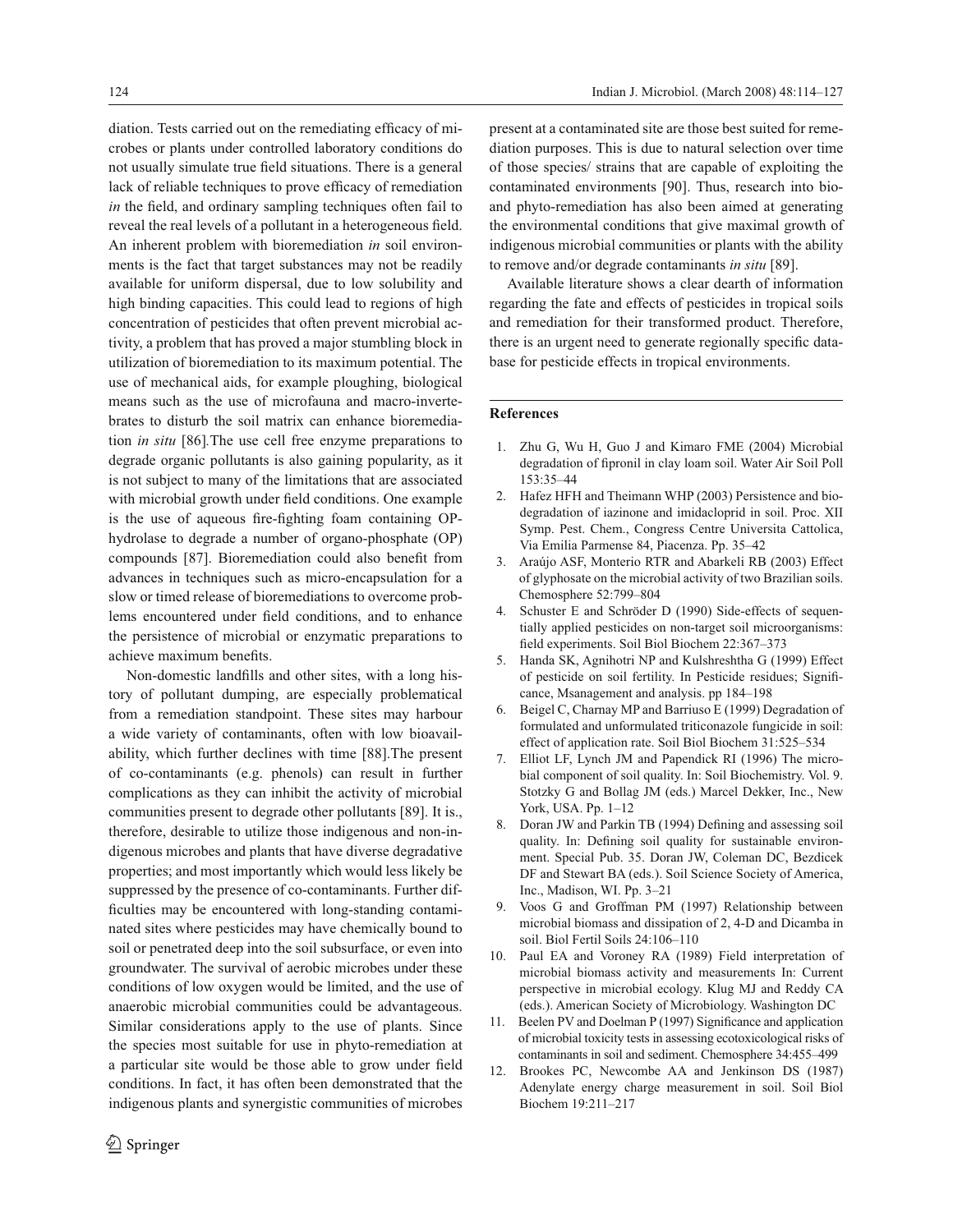- 13. Nannipieri P, Gregos S and Ceccanti B (1990) Ecological significance of the biological activity in soil. In: Soil Biochemistry. Vol. 6. Smith JL and Paul EA(eds.). Marcel Dekker, Inc., New York, USA. Pp. 293–354
- 14. Torstenssen L and Stenstorm J (1986) Basic respiration rate as a tool for prediction of pesticide persistence in soil. Toxic Assess 1:57–72
- 15. Anderson TH and Domsch KH (1985b) Determination of eco-physiological maintenance requirements of soil microorganisms in a dormant state. Biol Fertil Soils 1:81–89
- 16. Dick RP (1994) Soil enzyme activities as indicators of soil quality. In: Defining soil quality for sustainable environment. Special Pub. 35. JW, Doran DC, Coleman DF, Bezdicek and Stewart BA (eds.) Soil Science Society of America, Inc., Madison, WI. Pp. 107–124
- 17. Schnurer J and Rosswall T (1982) Fluorescein diacetate hydrolysis as a measure of total microbial activity in soil and litter. Appl Environ Microbial 43:1256–1261
- 18. Lundgren B (1981) Fluorescein diacetate as a stain of metabolically active bacteria in soil. Oikos 36: 17–22
- 19. Topp E, Vallayes T and Soulas G (1997) Pesticides: Microbial degradation and effects on microorganisms. In: Modern soil microbiology. Van Elsas JD Trevors JT and Wellington EMH (eds.). Mercel Dekker, Inc. New York. USA. Pp. 547–575
- 20. Gupta S and Gajbhiye VT (2002) Effect of concentration, moisture and soil type on the dissipation of flufenacet from soil. Chemosphere 47:901–906
- 21. Prakash NB and Suseela Devi L (2000) Persistence of butachlor in soils under different moisture regime. J Indian Soc Soil Sci 48:249–256
- 22. Gold RE, Howell HN, Pawson BM, Wright MS and Lutz JL (1996) Persistence and bioavailability of termicides to subterranean termites from five soils types and location in Texas. Sociobiol 28: 337–363
- 23. Jones WJ and Ananyeva ND (2001) Correlations between pesticide transformation rate and microbial respiration activity in soil of different ecosystems. Biol Fertil Soils 33: 477–483
- 24. Walter-Echols G and Lichtenstein EP (1978) Movement and metabolism of <sup>14</sup>C- phorate in a flooded soil system. J Agri Food Chem 26:599–604
- 25. Burns RG (1975) Factors affecting pesticides loss from soil. In: Soil Biochemistry. Vol. 4 Paul, E. A. and McLaren, A. D (eds.). Marcel Dekker, Inc., New York. USA, Pp. 103–141
- 26. Racke KD, Skidmore MW, Hamilton DJ, Unsworth JB, Miyamoto J and Cohen SZ (1997). Pesticide fate in tropical soils. Pure and Appl Chem 69:1349–1371
- 27. Alexander M (1977) Introduction to soil microbiology 2nd Edn. Wiley Eastern Limited, New Delhi
- 28. Jitender K, Kumar J and Prakash J (1993) Persistence of thiobencarb and butachlor in soil incubated at different temperatures. In: Integrated weed management for sustainable agriculture. Proc. Indian Soc. Weed. Sci. Int. Seminar. Hisar, India. Pp. 123–124
- 29. Hicks RJ, Stotzky G and Voris PV (1990) Review and evaluation of the effects of xenobiotic chemicals on microorganisms in soil. Adv Appl Microbiol 35:195–253
- 30. Reddy BR and Sethunathan N (1985) Salinity and the persistence of parathion in flooded soil. Soil Biol Biochem 17: 235–239
- 31. Perucci P, Dumontet S, Bufo SA, Mazzatura A and Casucci C (2000) Effects of organic amendments and herbicide treatment on soil microbial biomass. Biol Fertil Soils 32: 17–23
- 32. Walker N (1975). Microbial degradation of plant protection chemicals. In: Soil Microbiology. Walker, N. (ed.) Butterwoths. London. Pp. 181–194
- 33. Thom E, Ottow JCG and Benckiser G (1997) Degradation of the fungicide difenoconazole in a silt loam soil as affected by pretreatment and organic amendement. Environ Poll 96: 409–414
- 34. Yoshida T (1978) Microbial metabolism in rice soils. In: Soils and Rice, International Rice Research Institute, Philippines. Pp. 445–463
- 35. Barua AS, Saha J, Chaudhuri S, Chowdhury A and Adityachaudhury N (1990) Degration of Pendimethalin by Soil. Fungi Pestic Sci 29 (4):419–425
- 36. Chakraborty SK, Chowdhury A, Bhattacharyya A, Ghosh S, Pan S, Waters R and Adityachaudhury N (1995) Microbial Degradation of Oxidiazon by Soil Fungus *Fusarium*. J Agric Food Chem 43:2964–2969
- 37. Chakraborty SK, Bhattacharyya A and Chowdhury A (2002) Degradation of Oxyflurfen by **Azotobacter** chroococcum( Beijerink). Bull Environ Contam Toxicol 69:203–209
- 38. Adhya TK, Wahid PA and Sethunathan N (1987) Persistence and biodegradation of selected organophosphorus insecticides in flooded versus non-flood soils. Biol Fertil Soils 4: 36–40
- 39. Banerjee A, Padhi S and Adhya TK (1999) Persistence and biodegradation of vinclozolin in tropical rice soils. Pestic Sci 55:1177–1181
- 40. Karpouzas DG, Walker A, Williams RJF and Drennan DS (1999) Evidence for the enhanced biodegradation of ethoprophos and carbofuran in soils from Greece and the UK. Pest Sci 55:301–311
- 41. Sukul P and Spiteller M (2001) Influence of biotic and abiotic factors on dissipating metalaxyl in soil. Chemosphere 45:941–947
- 42. Bailey AM and Coffey MD (1985) Biodegradation of Metalaxyl in avocado soils. Phytopathology 74:135–137
- 43. Droby S and Coffey MD (1991) Biodegradation processes and the nature of metabolism of metalaxyl in soil. Ann Appl Biol 118:543–553
- 44. Burns RG and Edwards JA (1980) Pesticide breakdown by soil enzymes. Pest Sci 11:506–512
- 45. Powlson DS (1994) The soil microbial biomass: before, beyond and back. In: Ritz K, Dighton J, Giller KE (eds) Beyond the biomass,Wiley,Chichester(UK), pp 3–20
- 46. Sparling GP (1985) The Soil Biomass, In: Soil Organic matter and biological activity. Vaughan D and Malcolm RE (eds.). Martinus Nijoff. / Dr. W. Junk. Dordrecht. Boston. Lanchester. Pp. 223–239
- 47. Doran JW and Parkin TB (1994) Defining and assessing soil quality. In: Defining soil quality for sustainable environment. Special Pub. 35. Doran JW, Coleman DC, Bezdicek DF and Stewart BA (eds.). Soil Science Society of America, Inc., Madison, WI. Pp. 3–21
- 48. Anderson JPE (1981) Methods to evaluate pesticide damage to the biomass of the soil microflora. Soil Biol Biochem 13: 149–153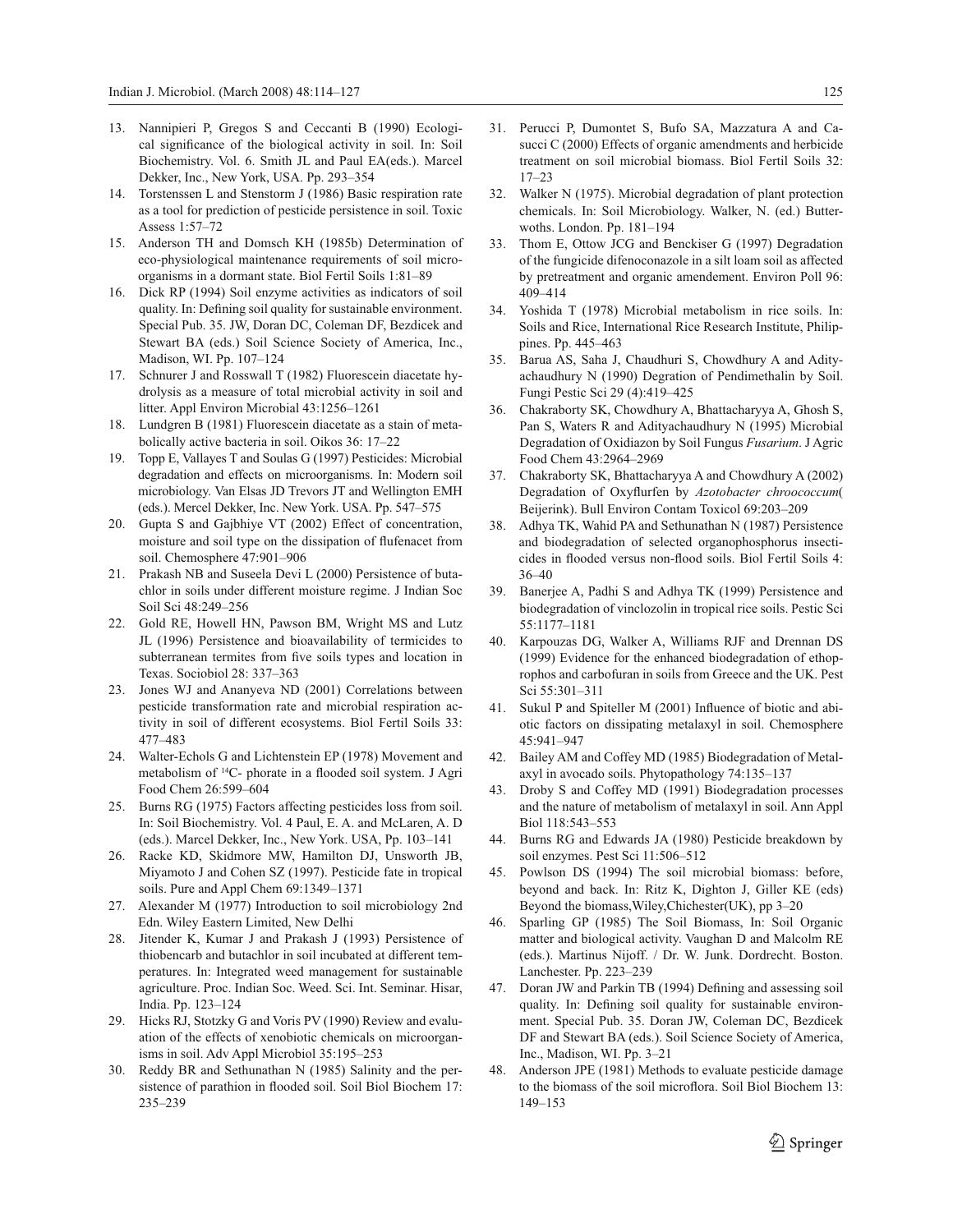- 49. Duah-Yentumi S and Johnson DB (1986) Changes in soil microflora in response to repeated applications of some pesticides. Soil Biol Biochem 18:629–635
- 50. Wardle DA and Parkinson D (1990b) Influence of the herbicide glyphosate on soil microbial community structure. Pl Soil 122:29–37
- 51. Wardle DA and Parkinson D (1992) Influence of the herbicides, 2, 4-D and glyphosate on soil microbial biomass and activity: A field experiment. Soil Biol Biochem 24:185-186
- 52. Perucci P and Scarponi L (1994) Effects of the herbicide imazethapyr on soil microbial biomass and various soil enzyme activities. Biol Fertil Soils 17:237–240
- 53. Rath AK, Ramakrishnan B, Kumaraswamy S, Bharati K, Singla P and Sethunathan N (1998) Effect of pesticides on microbial biomass of flooded soil. Chemosphere 37: 661–671
- 54. Vischetti C, Perucci P and Scarponi L (2000) Relationship between rimusulfuron degradation and microbial biomass content in a clay loam soil. Biol Fertil Soils 31: 310–314
- 55. Haney RL, Senseman SA and Hons FM (2002) Effect of Roundup Ultra on microbial activity and biomass from selected soils. J Environ Qual 31:730–735
- 56. Pal R, Chakrabarti K, Chakraborty A and Chowdhury A (2005) Degradation of pencycuron in soil: effect of application rate and soil conditions. Pest Manag Sci 61:1220–1223
- 57. Gray TRG (1990) Methods for studying the microbial ecology of soil. In: Methods in microbiology. Grigorova, R. and Norris, J. R. (eds.). Academic Press, London. Pp. 309–342
- 58. Anderson JPE and Domsch KH (1978) A physiological method for the quantitative measurement of microbial biomass in soils. Soils Biol Biochem 10:215–221
- 59. Cheng W, Zhang Q, Coleman DC, Caroll CR and Hoffman CA (1996) Is available carbon limiting microbial respiration in the rhizosphere? Soil Biol Biochem 28: 1283–1288
- 60. Pankhurst CE, Hawke BA, McDonald HJ, Kirby CA, Buckerfield JC, Michelsen P, U Brien KA, Gupta VVSR and Doube BM (1995) Evaluation of soil biological properties as potential bioindicators of soil health. Aust J Exp Agr 35: 1015–1028
- 61. Alef K (1995a) Estimation of soils respiration. In: Methods in applied soil microbiology and biochemistry. Alef, K. and Nannipieri, P. (eds.) Academic Press. London. Pp 215–216
- 62. Zelles L, Scheunert I. and Korte F (1985) Side effects of some pesticides on non-target soil microorganisms. J Environ Sci Health 20:457–488
- 63. Wardle DA and Parkinson D (1990a) Effects of three herbicides on soil microbial biomass and activity. Pl Soil 122: 21–28
- 64. Tu CM (1992) Effect of some herbicides on activities of microorganisms and enzymes in soil. J Environ Sci Health 27:695–709
- 65. Haney RL and Senseman SA (2000) Effect of glyphosate on soil microbial activity and biomass. Weed Sci 48:89–93
- 66. Powlson DS, Brookes PC and Christensen BT (1987) Measurement of soil microbial biomass provides an early indication of changes in total soil organic matter due to straw incorporation. Soil Biol Biochem 19:159–164
- 67. Wardle DA (1992) A comparative assessment of factors which influence microbial biomass carbon and nitrogen levels in soil. Biol Rev 67:321–358
- 68. Wardle DA and Ghani A (1995) A critique of the microbial metabolic quotient  $(qCO<sub>2</sub>)$  as a bioindicator of disturbance and ecosystem development. Soil Biol Biochem 27: 1601–1610
- 69. Anderson TH and Domsch KH (1990) Application of ecophysiological quotients ( $qCO_2$  and  $qD$ ) on microbial biomass from soils of different cropping histories. Soil Biol Biochem  $22.251 - 255$
- 70. Perucci P, Dumontet S, Bufo SA, Mazzatura A and Casucci C (2000) Effects of organic amendments and herbicide treatment on soil microbial biomass. Biol Fertil Soils 32: 17–23
- 71. Adam G and Duncan H (2001) Development of a sensitive and rapid method for the measurement of total microbial activity using fluorescein diacetate (FDA) in a range of soils. Soil Biol Biochem 33:943–951
- 72. Dumontet S, Perucci P and Bufo AS (1997) Soil organic amendments and herbicidal treatments: effect on soil microbial biomass. Actes du XXVII Congres du Groupe Francais des Pesticides, Orleans, France. Pp. 211
- 73. Perucci P, Vischetti C and Battistoni F (1999) Rimsulfuron in a silty clay loam soil: effects upon microbiological and biochemical properties under varying microcosm conditions. Soil Biol Biochem 31:195–204
- 74. Alexander M (1994) Biodegradation and bioremediation. Academic Press, New York
- 75. Moorman TB and Harper SS (1989) Transformation and mineralization of metribuzin in surface and subsurface horizons of a Mississippi Delta soil. J Environ Qual 18:302–306
- 76. Walker A, Moon YH and Welch SJ (1992) Influence of temperature, soil moisture and soil characteristics on persistence of Alachlor. Pest Sci 35:109–116
- 77. Entry JA, Donelly PK and Emmingham WH (1994) Microbial mineralization of atrazine and 2, 4-dichlorophenoxyacetic acid in riparian pasture and forest soils. Biol Fertil Soils 18:89–94
- 78. Ghani A, Wardle DA, Rahman A and Lauren DR (1996) Interactions between 14C labeled atrazine and the soil microbial biomass in relation to herbicide degradation. Biol Fertil Soils 21:17–22
- 79. Vischetti C, Casucci C and Perucci P (2002) Relationship between changes of soil microbial biomass content and benfluralin degradation. Biol Fertil Soils 35:13-17
- 80. Mulbry W, Kearney PC (1991) Degradation of pesticides by microorganisms and the potential for genetic manipulation. Crop Protection 10:334–346
- 81. Chaudhry MQ, Schroeder P, Werck-Reichhart D, Grajek W and Marecik R (2002) Prospects and limitations of phytoremediation for the removal of persistent pesticides in the environment. Environmental Science and Pollution Research 9(1):4–17
- 82. Hance RJ (1973) The effects of nutrients on the decomposition of the herbicides atrazine and linuronincubated with soil. Pestic Sci 4:817–822
- 83. Simonich SL, Hites RA (1995) Organic pollutant accumulation in vegetation. Environmental Science and Technology 29:2905–2914